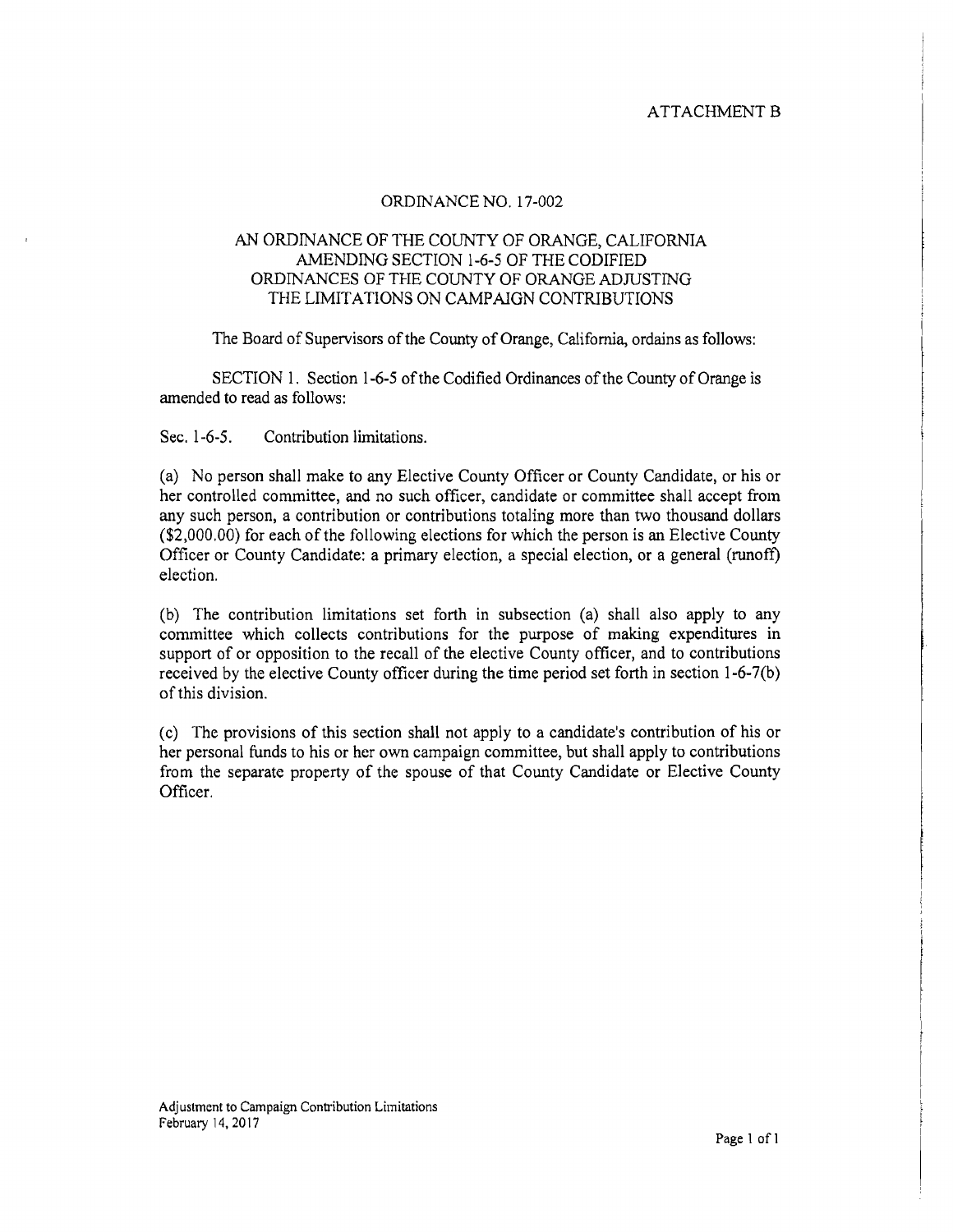This ordinance shall take effect and be in full force thirty (30) days from and after its passage and before the expiration of fifteen (15) days after the passage thereof, shall be published once in an adjudicated newspaper in the County of Orange.

**THE FOREGOING** was **PASSED** and **ADOPTED** by the following vote ofthe Orange County Board of Supervisors on February 28, 2017, to wit:

AYES: Supervisors: ANDREW DO, TODD SPITZER, SHAWN NELSON LISA A. BARTLETT, MICHELLE STEEL

NOES: EXCUSED: ABSTAINED:

**CHAIRWOMAN** 

STATE OF CALIFORNIA )

COUNTY OF ORANGE

I, ROBIN STIELER, Clerk of the Board of Orange County, California, hereby certify that a copy ofthis document has been delivered to the Chairman ofthe Board and that the above and foregoing Ordinance was duly and regularly adopted by the Orange County Board of Supervisors.

IN WITNESS WHEREOF, I have hereto set my hand and seal.

) ss:



Clerk of the Board.

Clerk of the Board. County of Orange, State of California

Ordinance No.: 17-002 Agenda Date: 02/28/2017 Item No.: S25A



I certify that the foregoing is a true and correct copy of the Ordinance adopted by the Board of Supervisors, Orange County, **State of California** 

Robin Stieler, Clerk of the Board of Supervisors.

 $Bv:$ 

**Deputy**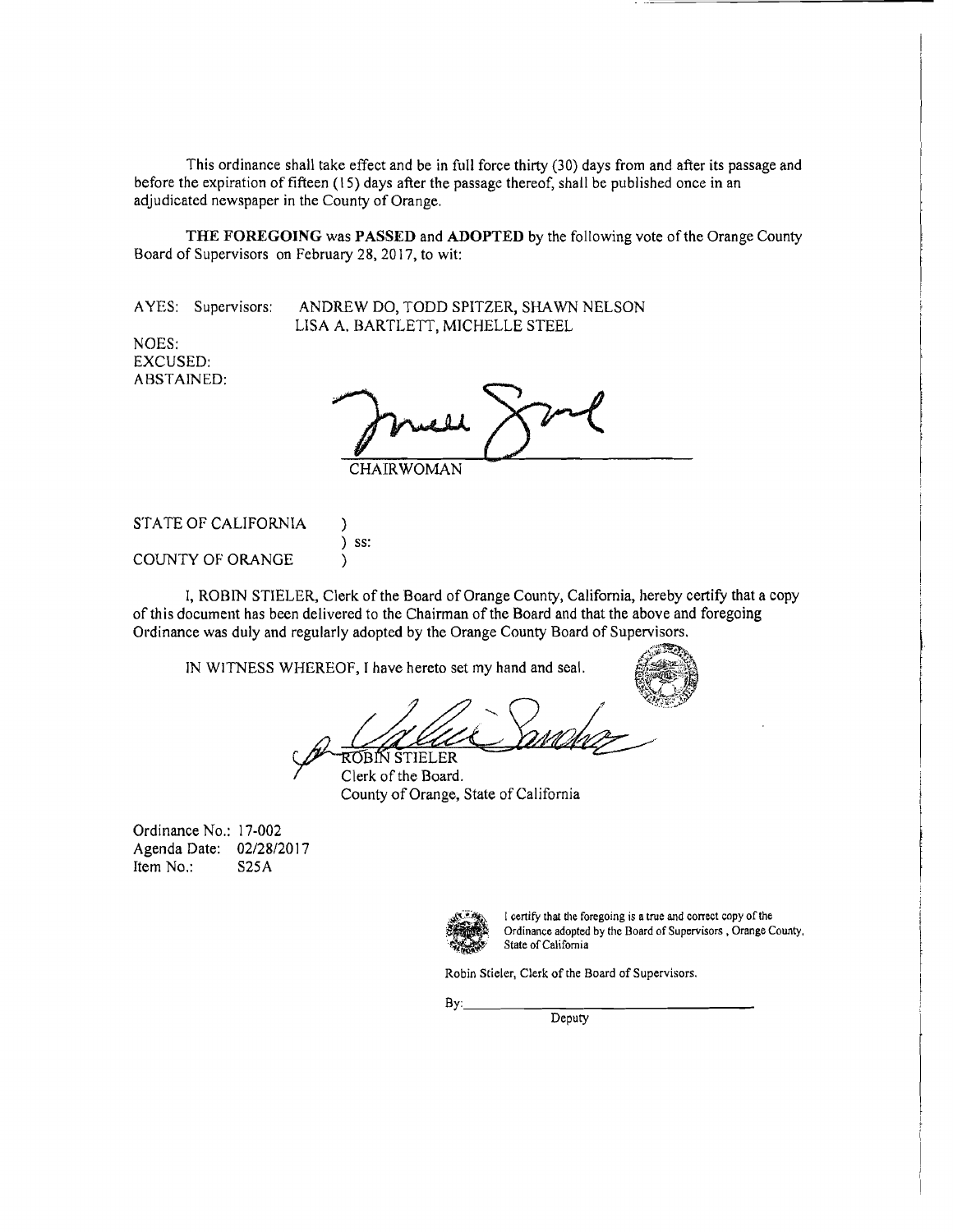### **ORANGE COUNTY CAMPAIGN REFORM ORDINANCE**

### **Article 1. GENERAL PROVISIONS**

#### **Sec. 1-6-1. Name.**

This division shall be known and may be cited as the "Orange County Campaign Reform Ordinance."

#### **Sec. 1-6-2. Purpose.**

The purpose of this division is to ensure that the financial strength of certain individuals or organizations does not permit them to exercise a disproportionate or controlling influence on the election of Orange County candidates. To achieve this purpose, this division is designed to minimize the opportunity for corruption, to minimize the appearance or perception of corruption, to prevent evasion of the contribution limit, and to maintain public trust in governmental institutions and the electoral process.

### **Sec. 1-6-3. Relation to Political Reform Act of 1974.**

This division is intended to supplement the Political Reform Act of 1974 (the "Political Reform Act"). Unless the term is specifically defined in this division or the contrary is stated or clearly appears from the context, words and phrases shall have the same meaning as when they are used in title 9 of the California Government Code, in which the Political Reform Act is codified, as the same may be, from time to time, amended.

#### **Sec. 1-6-4. Definitions.**

(a) *County Candidate:* "County Candidate" means any person who is a candidate for Supervisor, Sheriff-Coroner, District Attorney-Public Administrator, Assessor, Treasurer-Tax Collector, County Clerk-Recorder, Auditor-Controller, or Superintendent of Schools, or, in the event any of the listed consolidated County offices are separated or any of the listed separate offices are consolidated, any individual occupying a separated or consolidated office which is elective.

(b) *Elective County Officer:* "Elective County Officer" means any person who is a Supervisor, Sheriff-Coroner, District Attorney-Public Administrator, Assessor, Treasurer-Tax Collector, County Clerk-Recorder, Auditor-Controller, or Superintendent of Schools, whether appointed or elected or, in the event any of the listed consolidated County offices are separated or any of the listed separate offices are consolidated, any individual occupying a separated or consolidated office which is elective.

(c) *Elective County Office:* "Elective County Office" means the office of Supervisor, Sheriff-Coroner, District Attorney-Public Administrator, Assessor, Treasurer-Tax Collector, County Clerk-Recorder, Auditor-Controller, or Superintendent of Schools, whether appointed or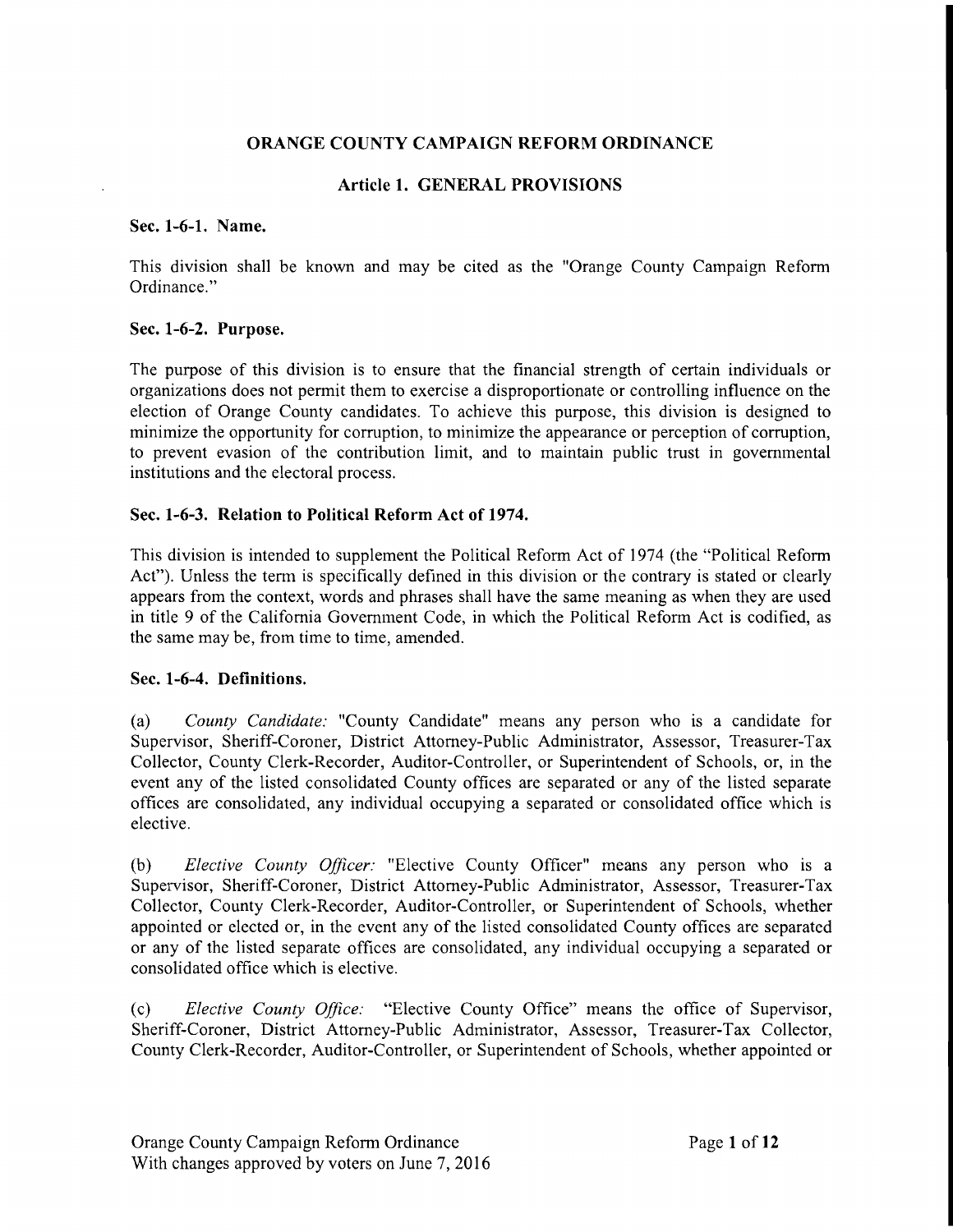elected or, in the event any of the listed consolidated County offices are separated or any of the listed separate offices are consolidated, the separated or consolidated office which is elective.

# **Sec. 1-6-5. Contribution limitations.**

(a) No person shall make to any Elective County Officer or County Candidate, or his or her controlled committee, and no such officer, candidate or committee shall accept from any such person, a contribution or contributions totaling more than one thousand nine hundred dollars (\$1,900.00) for each of the following elections for which the person is an Elective County Officer or County Candidate: a primary election, a special election, or a general (runoff) election.

(b) The contribution limitations set forth in subsection (a) shall also apply to any committee which collects contributions for the purpose of making expenditures in support of or opposition to the recall of the elective County officer, and to contributions received by the elective County officer during the time period set forth in section  $1-6-7(b)$  of this division.

(c) The provisions of this section shall not apply to a candidate's contribution of his or her personal funds to his or her own campaign committee, but shall apply to contributions from the separate property of the spouse of that County Candidate or Elective County Officer.

# **Sec. 1-6-6. Aggregation of contributions.**

For purposes of the limitations in this division, the following shall apply:

(a) All contributions made by a sponsored committee to a County Candidate or to an Elective County Officer (or to his or her controlled committee) shall be combined with those contributions made by the sponsor(s) of the committee, and the combined amount shall not exceed the contribution limits of this division within the time periods set forth in section 1-6-7 of this division.

(b) Two (2) or more entities shall be treated as one (1) person when any of the following circumstances apply:

- (1) The entities share the majority of members of their boards of directors.
- (2) The entities share two (2) or more officers.
- (3) The entities are owned or controlled by the same majority shareholder or shareholders.
- (4) The entities are in a parent-subsidiary relationship.

(c) An individual and any general or limited partnership in which the individual has a ten (10) percent or more share, or an individual and any corporation in which the individual owns a controlling interest (fifty (50) percent or more), or an individual connected with a business entity and that business entity when the individual participates in or controls in any way a decision on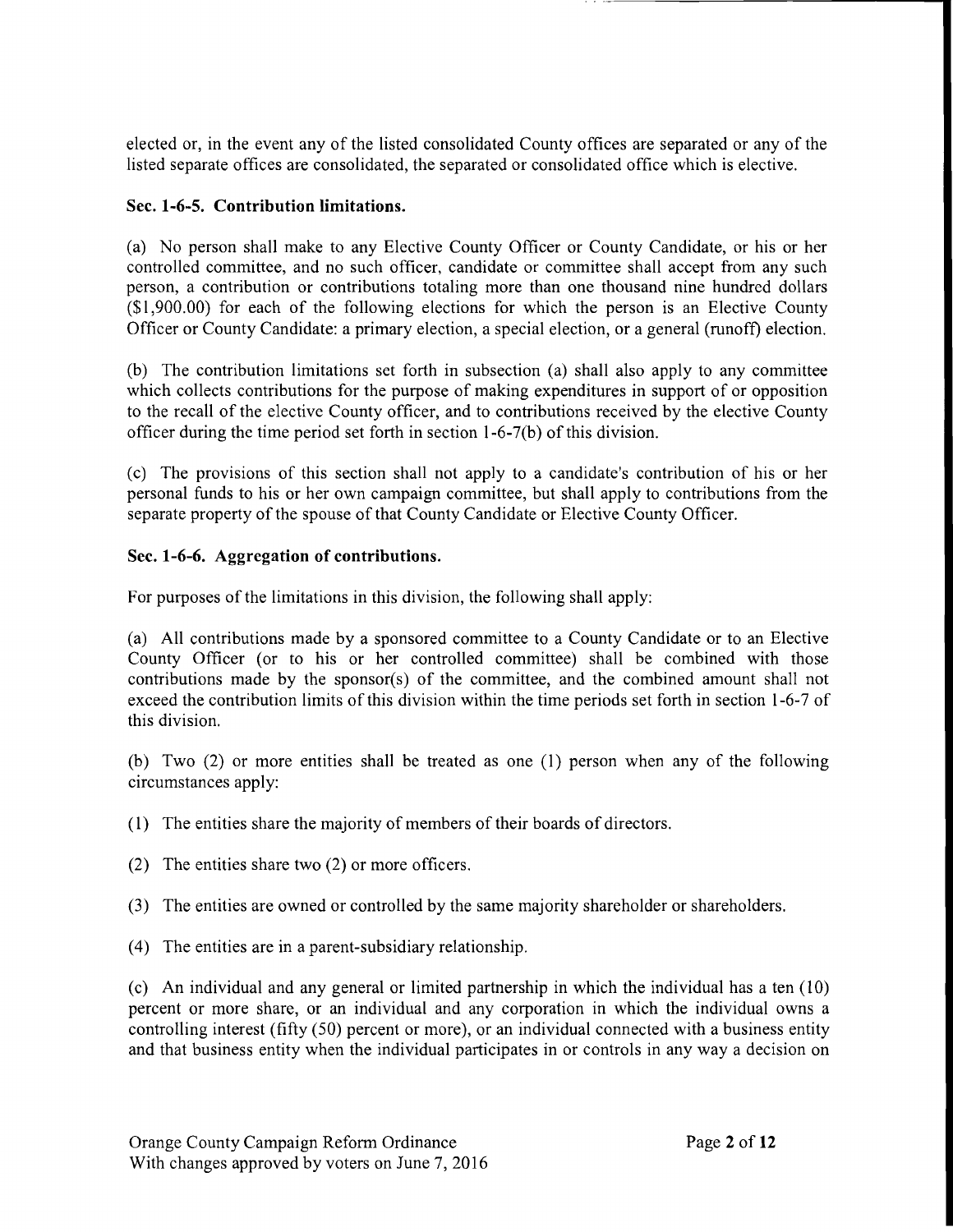whether the candidate or candidates receive contributions from that business entity, regardless of the percentage of ownership, shall be treated as one (1) person.

(d) No committee which supports or opposes a candidate for County office shall have as a majority of its officers individuals who serve as the majority of officers on any other committee which supports or opposes the same candidate. No such committee shall act in concert with, or solicit or make contributions on behalf of, any other committee. This subdivision shall not apply to treasurers of committees if these treasurers do not participate in or control in any way a decision on whether the candidate or candidates receive contributions.

e) Contributions by children under eighteen (18) years of age shall be presumed to be contributions by their parents or legal guardians, allocated equally to each living parent or living guardian of the child.

# Sec. **1-6-7. Election** cycles.

(a) *Primary and general (runoff) elections:* For purposes of this division, contributions made at any time between the final date for contributions to the last primary or general (runoff) election (whichever occurred last) for that same elective County office and June 30 of the present election year shall be considered primary election contributions. If there is a general (runoff) election, then contributions made from July 1 through December 31 of the election year shall be considered general (runoff) election contributions.

(b) *Recalls:* For purposes of this division, contributions made at any time after a committee has been formed, pursuant to the provisions of the Political Reform Act, in support of a recall election, or after the Registrar of Voters has approved a recall petition for circulation and gathering of signatures, whichever occurs first, shall be considered contributions during a recall election cycle. A recall election cycle shall end whenever any of the following occur:

(1) The recall proponents fail to return signed petitions to the Registrar of Voters within the time limits set forth in the California Elections Code.

(2) All committees formed in support of the recall have been terminated pursuant to the provisions of the Political Reform Act.

(3) Ten (10) days after a recall election has been held.

(c) *Special Elections:* For purposes of this division, contributions made at any time after a committee has been formed, pursuant to the provisions of the Political Reform Act, in support of a candidate for a special election shall be considered contributions during a special election cycle. A special election cycle shall end on June 30 or December 31 following the special election, which ever occurs first.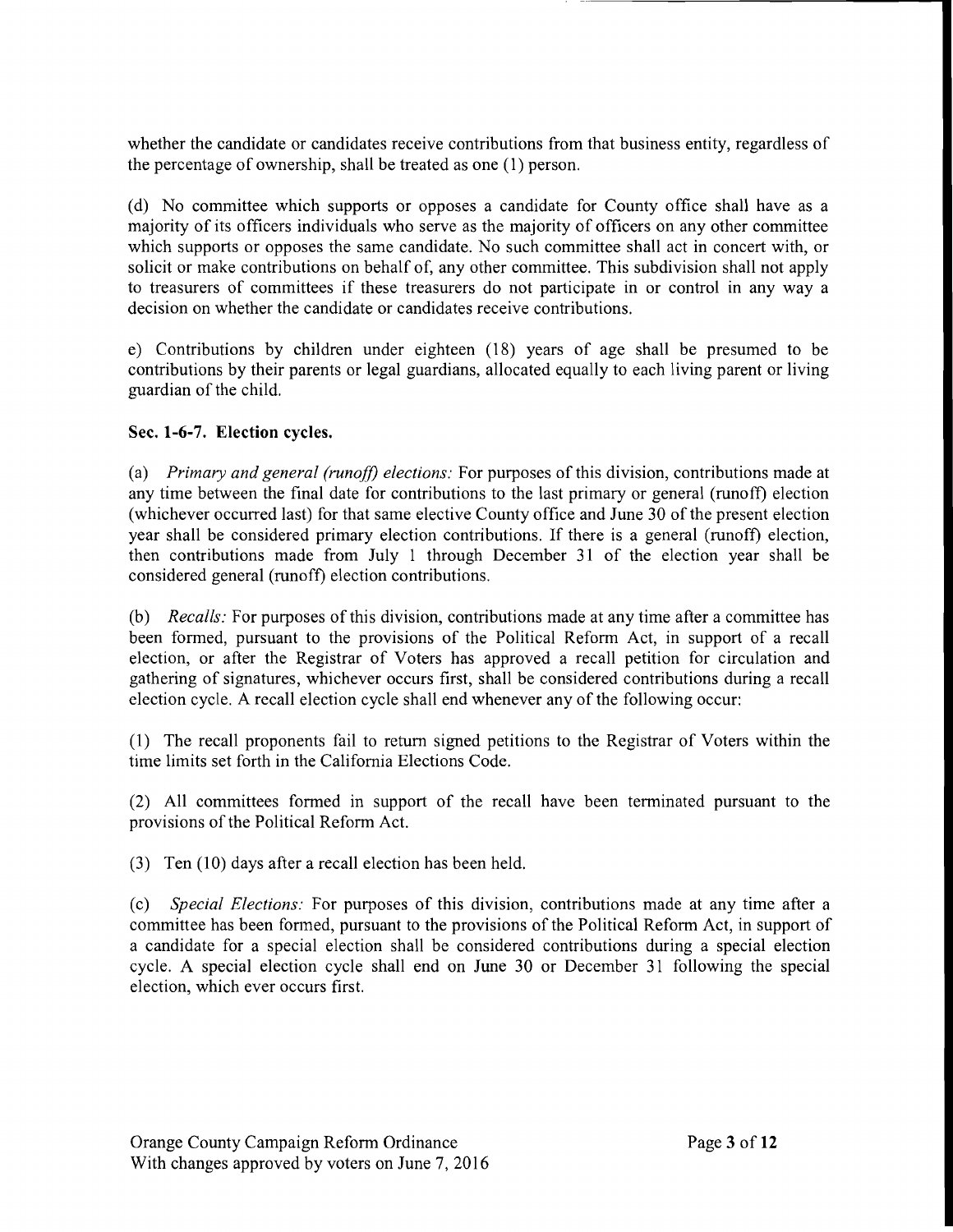## **Sec. 1-6-8. Prohibition on multiple campaign committees.**

For each Elective County Office, and respecting the will of Orange County voters when they approved this division, a County Candidate or an Elective County Officer shall have no more than one (1) campaign committee which shall have only one (1) bank account out of which all qualified campaign and office holder expenses related to that County office shall be made. This section shall not prevent a County Candidate or an Elective County Officer from establishing a separate committee, with its associated bank account, solely for the purpose of running for another office as long as the first bank account is closed within 60 days of establishing a second bank account.

# **Sec. 1-6-9. Prohibition on contributions; intra-candidate transfers.**

(a) No contributions shall be accepted by any County Candidate or Elective County Officer, or their controlled committees, from any other committee controlled by another federal, state, or local candidate or officeholder.

(b) No County Candidate or Elective County Officer, nor his or her controlled committee, shall make any contribution to any other County Candidate or Elective County Officer or to any committee supporting or opposing a County Candidate for office. This section shall not prohibit a County Candidate or Elective County Officer from making a contribution from his or her own personal funds to his or her own candidacy or to the candidacy of any other candidate for Elective County Office.

(c) This subsection shall apply to any funds transferred from a County Candidate's or Elective County Officer's controlled committee established for a different office (the "transferor committee") to the County Candidate's or Elective County Officer's controlled committee established for an Elective County Office (the "transferee committee"). Contributions originally made to the transferor committee shall be attributed to the transferee committee using a "first infirst out" or "last in-first out" accounting method. The transferor committee must make an irrevocable designation in its records at the time of its first transfer whether it elects the "first infirst out" or a "last in-first out" method of accounting for the current and future transfers. Each transferred contribution, when combined with all other contributions received by the County Candidate or Elective County Officer, or his or her controlled committee, from that contributor during the election cycle in which the funds are transferred, shall be subject to the contribution limitations of this division. Transferred contributions shall be deemed contributions made to the transferee committee in the election cycle in which such contributions are received by the transferee committee.

## **Sec. 1-6-10. Loans to County Candidates and Elective County Officers and their controlled committees.**

(a) A loan shall be considered a contribution from the maker and the guarantor of the loan and shall be subject to the contribution limitations of this division.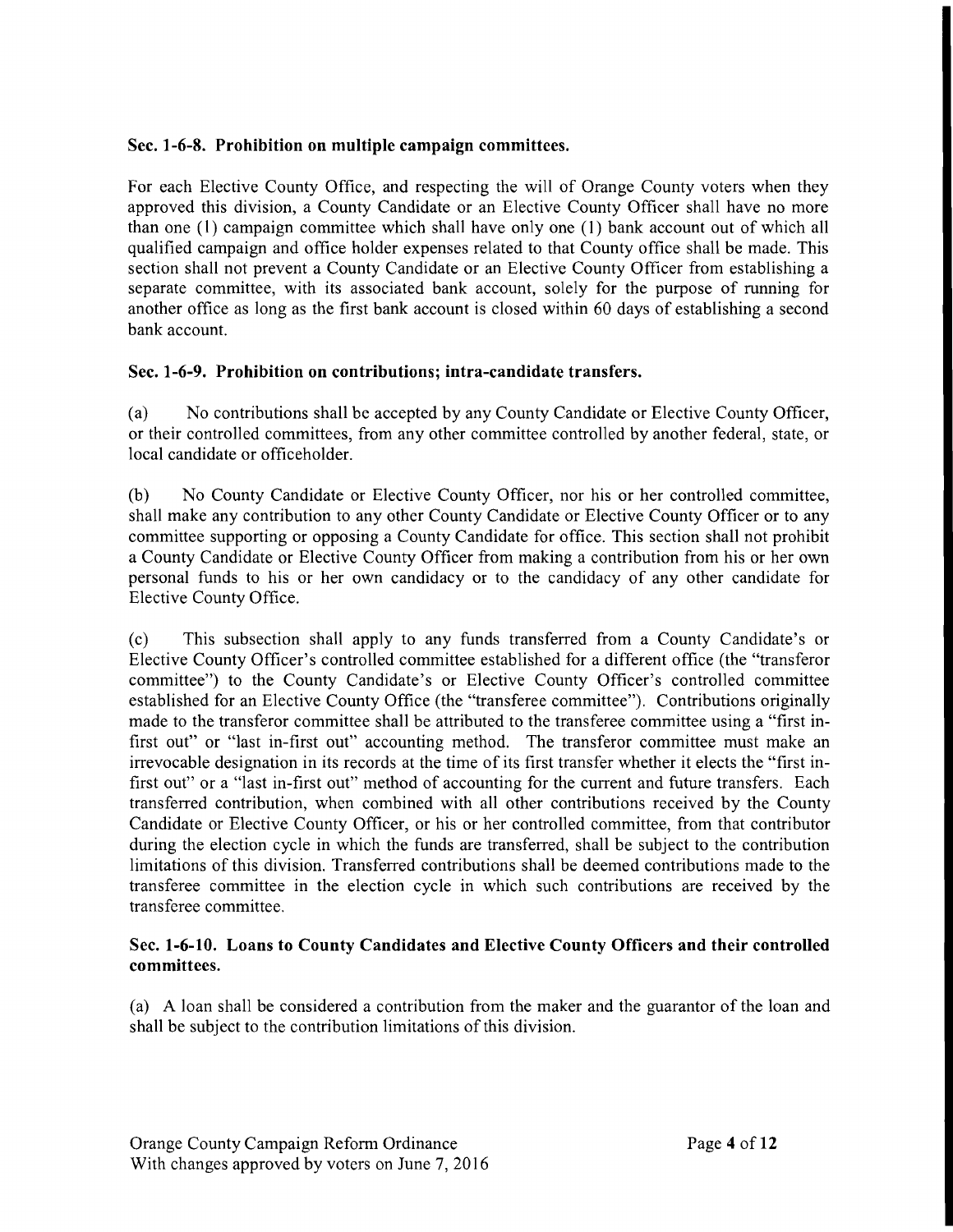(b) Every loan to a County Candidate or Elective County Officer or the controlled committee of such County Candidate or Elective County Officer shall be by written agreement which shall be filed with the campaign statement on which the loan is first reported.

(c) The proceeds of a loan made to a County Candidate or Elective County Officer by a commercial lending institution in the regular course of business on the same terms available to members of the public shall not be subject to the contribution limitations of this division if the loan is made directly to the County Candidate or Elective County Officer, or controlled committee. The guarantors of such a loan shall remain subject to the contribution limits of this division.

(d) Extensions of credit (other than loans pursuant to subsection (c) of this section) for a period of more than thirty (30) days are subject to the contribution limitations of this division.

(e) This section shall apply only to loans and extensions of credit used or intended for use for campaign purposes or which are otherwise connected with the holding of public office.

## Sec. 1-6-11. **Money received by officials treated as contributions.**

Any funds, property, goods or services, other than government funds, received by Elective County Officers or County Candidates which are used, or are intended by the donor or by the recipient to be used, for expenses related to holding Elective County Office or running for Elective County Office, shall be considered campaign contributions and shall be subject to the limitations of this division. Reimbursement for reasonable travel expenses related to holding Elective County Office shall be excluded from the provisions of this section.

## **Sec. 1-6-11.1. Legal defense fund.**

Nothing in this division prevents a County Candidate or an Elective County Officer from establishing a separate account for a legal defense fund, to be used for the sole purpose of defraying attorney's fees and other related legal costs incurred for the County Candidate's or Elective County Officer's legal defense if the candidate or officer is subject to one or more civil or criminal proceedings or administrative proceedings arising directly out of the conduct of an election campaign, the electoral process, or the performance of the officer's governmental activities and duties. The legal defense fund shall be subject to Government Code sections 85304 and 85304.5 and section 18530.45 of title 2 of the California Code of Regulations, as may be amended from time to time. Contributions to the legal defense fund shall not be subject to the contribution limitations of this division.

## **Sec. 1-6-12. Solicitation of contributions from persons who have County business dealings.**

No nonelected County public official or County employee shall solicit, direct or receive a contribution from any person, or his or her agent, who has a proceeding involving legislative or administrative action pending before the County public official or County employee or has had such a matter pending during the preceding twelve (12) months. This section does not apply to a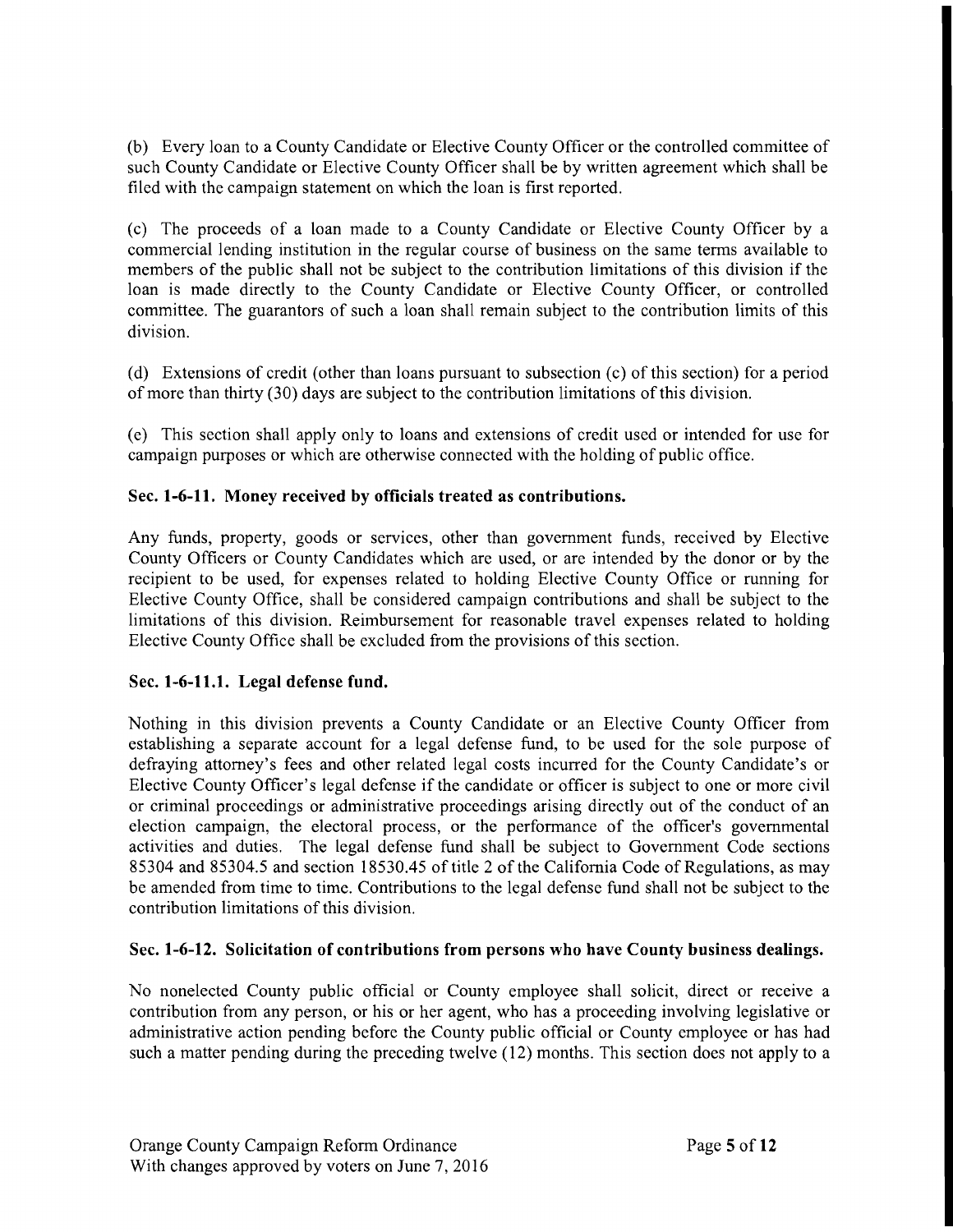nonelected County public official or County employee who is a County Candidate acting in furtherance of his or her own controlled committee.

# Sec. **1-6-13. Transmittal of campaign contributions in County office buildings.**

(a) No person shall receive or personally deliver or attempt to deliver a contribution in any office which the County owns or for which the County pays the majority of the rent.

(b) For purposes of this section:

*(1) Personally deliver* means delivery of a contribution in person or causing a contribution to be delivered in person by an agent or intermediary, other than the United States Mail.

*(2) Receive* includes the receipt of a campaign contribution delivered in person.

# Sec. **1-6-14. Disclosure of occupation and employer.**

(a) No campaign contribution cumulating to one hundred dollars (\$100.00) or more shall be deposited into a campaign bank account of a County Candidate or Elective County Officer unless the disclosure information required by the Political Reform Act, including the name, address, occupation and employer of the contributor or, if self-employed, the name under which the individual is self-employed, is on file in the records of the recipient of the contribution. Said disclosure information shall be included in the campaign disclosure statement in which the contribution is reported.

(b) In the event the required disclosure information is not obtained within sixty (60) days of receipt of the contribution or by the end of the next filing period whichever occurs last, the contribution shall be returned to the contributor. If the whereabouts of the contributor cannot be ascertained, the contribution shall be deposited in the Orange County General Fund or transferred to a charity that is exempt from taxation under Section  $501(c)(3)$  of the Internal Revenue Code.

## Sec. **1-6-15. Criminal misdemeanor actions.**

(a) Any person who willfully violates any provision of this division is guilty of a misdemeanor. Any person who willfully causes or solicits any other person to violate any provision of this division, or who aids and abets any other person in the violation of any provision of this division, shall be liable under the provisions of this section.

(b) No person convicted of a misdemeanor under this division shall be a candidate for an elective County office or act as a County lobbyist or as a County contractor for a period of four (4) years following the date of the conviction unless the court at the time of sentencing specifically determines that this provision shall not be applicable. A plea of *nolo contendere* shall be deemed a conviction for purposes of this section.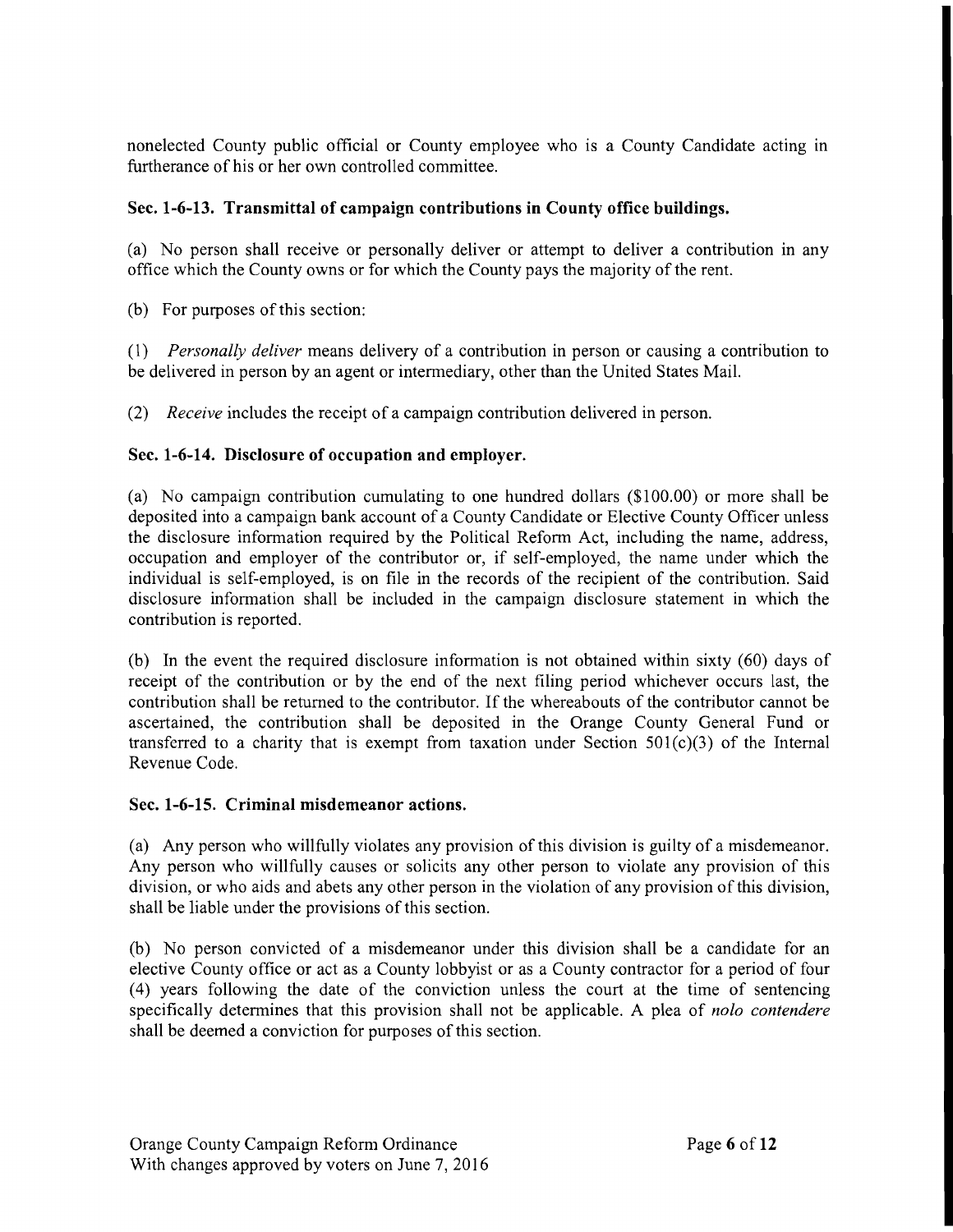# Sec. 1-6-16. Violations and enforcement-Administrative.

Violations of this division shall be investigated and enforced pursuant to section 1-2-112 of the Campaign Finance and Ethics Commission Ordinance.

# Sec. 1-6-17. Statute of limitations.

Civil actions and/or criminal prosecutions for violations of any provision of this division shall be commenced within four (4) years after the date on which the violation occurred.

# Sec. 1-6-18. Applicability of other laws.

Nothing in this division shall exempt any person from applicable provisions of any other laws of this State or jurisdiction.

# Sec. 1-6-19. Severability.

If any provision of this division, or the application of any such provision to any person or circumstances, shall be held invalid, the remainder of this division to the extent it can be given effect, or the application of such provision to persons or circumstances other than those as to which it is held invalid, shall not be affected thereby, and to this extent the provisions of this division are severable.

## Sec. 1-6-20. Interpretation of division.

This division should be liberally construed to accomplish its purposes.

# Sec. 1-6-21. Amendments.

(a) The Board of Supervisors shall by ordinance adjust the contribution limitations in February of each odd-numbered year to reflect any cumulative increase or decrease in the Consumer Price Index for "all urban consumers" for the Los Angeles, Riverside, Orange Counties Urban Area as announced by the United States Department of Labor Bureau of Labor Statistics from December of the next to the prior even-numbered year to December of the prior even-numbered year. Such adjustments shall be rounded off to the nearest hundred dollars for the limitations on contributions.

(b) No substantive repeal of any provision ofthis division shall be effective unless a proposition shall first have been submitted to the electors of the County and approved by a majority vote.

(c) Nothing in this division prevents the Orange County Board of Supervisors by majority vote from amending this division to make technical non-substantive changes or by a four-fifths vote from making substantive amendments to further the purposes of this division.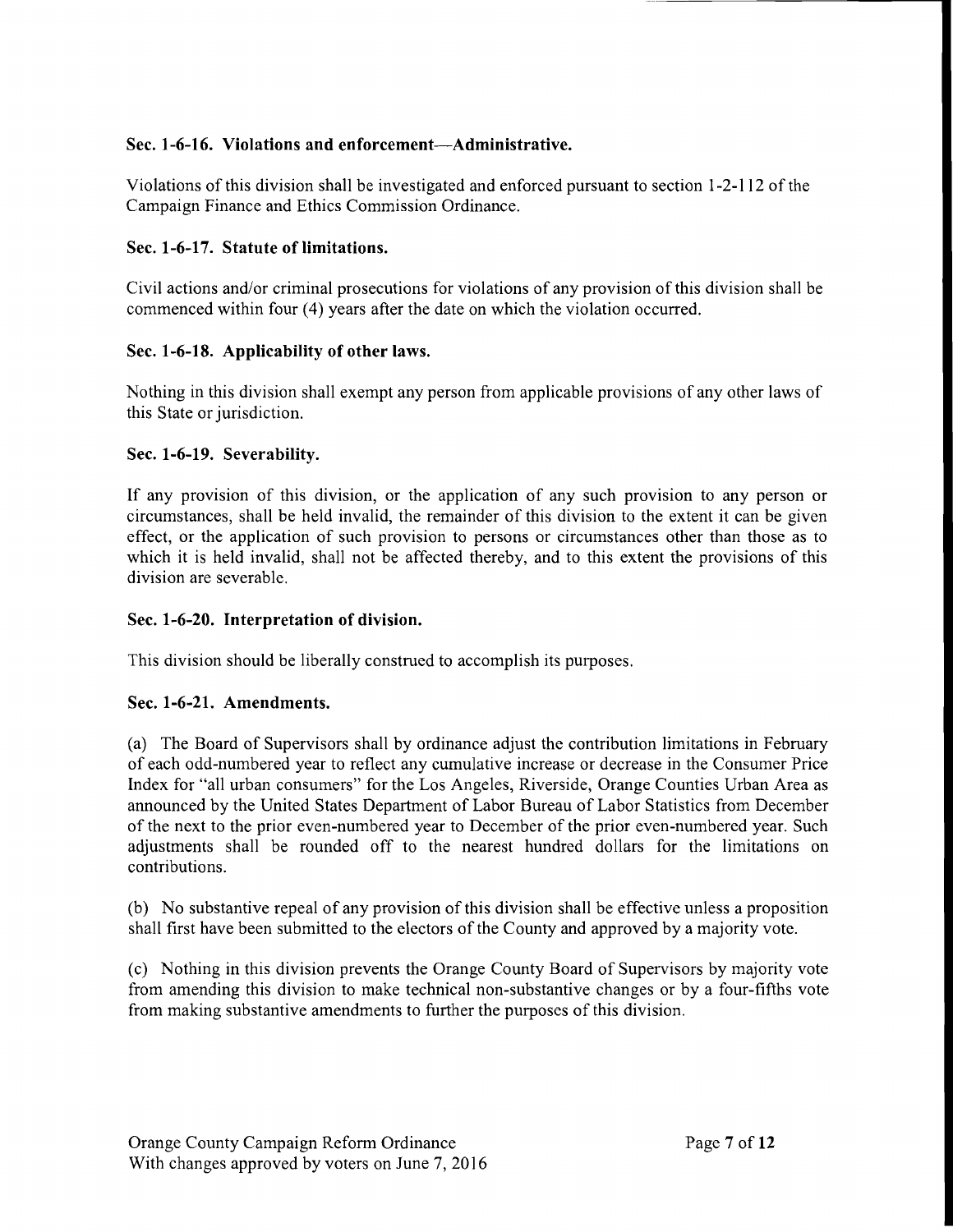## **Sec. 1-6-22. Slate mailers.**

(a) The provisions of Government Code section 82048.4 are not incorporated in, and shall not be used in the interpretation of, the Orange County Campaign Reform Ordinance.

(b) If a slate mailer is produced and/or distributed other than at the behest of a County Candidate or Elective County Officer, then it is an independent expenditure, and is not subject to the contribution limitations of this division.

(c) The following provisions shall apply only to slate mailers in which more than twenty-five (25) percent of the surface area of the slate mailer (exclusive of the area used for address and postage) expressly advocates or opposes the election of an individual County Candidate or Elective County Officer.

(I) If a third party has provided funds to the slate mailer organization that are used for the production and/or distribution of a slate mailer at the behest of a County Candidate or Elective County Officer, then:

(A) The attributable cost of production and/or distribution of the slate mailer is a contribution from the third party to the County Candidate or Elective County Officer to the extent the attributable cost of production and/or distribution exceeds the amount, if any, paid by the County Candidate or Elective County Officer, or his or her controlled committee, up to the total of the funds provided by the third party, and this contribution is subject to the contribution limitations of this division, and

(B) The attributable cost of production and/or distribution of the slate mailer that exceeds the total of the funds provided by the third party and any funds paid by the County Candidate or Elective County Officer, or his or her controlled committee, is a contribution from the slate mailer organization to the County Candidate or Elective County Officer, and this contribution is subject to the contribution limitations of this division.

(2) If a slate mailer is produced or distributed at the behest of a County Candidate or Elective County Officer, without any contribution from a third party, then the attributable cost of production and/or distribution is a contribution from the slate mailer organization to the County Candidate or Elective County Officer to the extent the attributable cost of production and/or distribution exceeds the amount, if any, paid by the County Candidate or Elective County Officer, or his or her controlled committee, to the slate mailer organization, and this contribution is subject to the contribution limitations of this division.

(3) If a slate mailer expressly opposes the election of a County Candidate or Elective County Officer, and the slate mailer is produced and/or distributed at the behest of an opposing County Candidate ("the opponent"), then:

(A) If a third party has paid the slate mailer organization to oppose the County Candidate or Elective County Officer, then: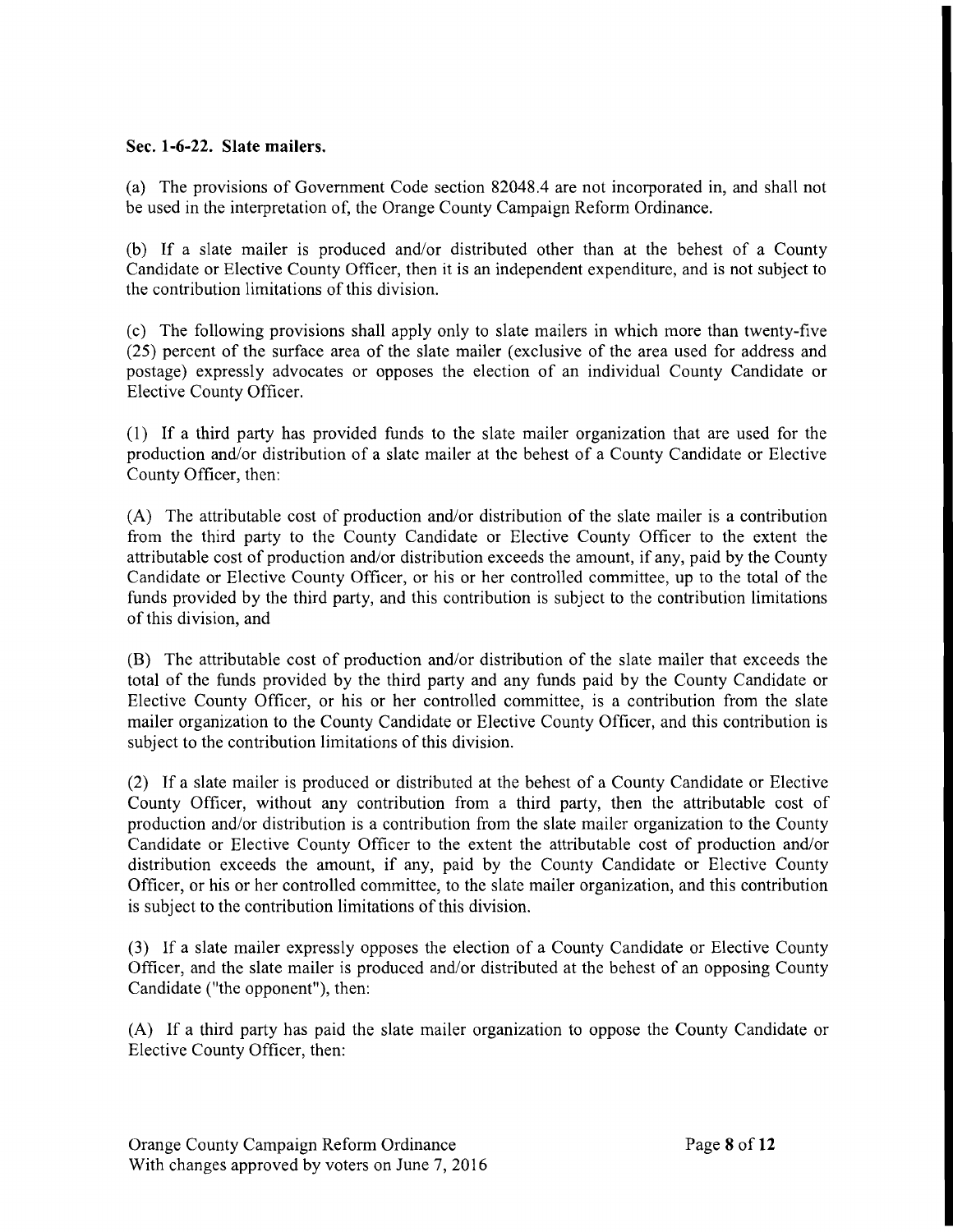(i) The attributable cost of production and/or distribution of the slate mailer is a contribution from the third party to the opponent to the extent it exceeds any payment to the slate mailer organization from the opponent or the controlled committee of such opponent up to the total amount paid to the slate mailer organization by the third party to oppose the County Candidate or Elective County Officer, and this contribution is subject to the contribution limitations of this division, and

(ii) The attributable cost of production and/or distribution of the slate mailer that exceeds the total of the payment made to the slate mailer organization by the third party to oppose the County Candidate or Elective County Officer and any payment made to the slate mailer organization by the opponent or the controlled committee of such opponent is a contribution from the slate mailer organization to the opponent, and this contribution is subject to the contribution limitations of this division.

(B) If no third party has paid the slate mailer organization to oppose the County Candidate or Elective County Officer, then the attributable cost of production and/or distribution is a contribution from the slate mailer organization to the opponent to the extent the attributable cost of production and/or distribution exceeds the amount, if any, paid by the opponent or the controlled committee of such opponent to the slate mailer organization, and this contribution is subject to the contribution limitations of this division.

(d) "Attributable cost of production and/or distribution" is computed by multiplying the total cost of production and/or distribution of the slate mailer by a fraction, the numerator of which is the number of square inches of the mailer that expressly advocates or opposes the election of a County Candidate, and the denominator of which is the number of square inches of the mailer devoted to all candidates.

(e) A slate mailer is produced and/or distributed at the behest of a County Candidate or Elective County Officer:

(l) If the County Candidate or Elective County Officer, or the County Candidate's or elective County officer's controlled committee, or the County Candidate's, Elective County Officer's or committee's agent or consultant pays any of the costs for the slate mailer, or provides any information or photographs used in the mailer, or consults or confers with the slate mailer organization in any manner regarding the content, timing, or distribution ofthe slate mailer, or

(2) Under any of the circumstance described in section 18225.7(a) and section 18225.7(b) of Title 2 of the California Code of Regulations, as those sections exist as of June 1, 2002.

(3) A nonrefundable deposit made to a slate mailer organization shall not be considered a payment within the meaning of subsections (e)(1) or (e)(2) above, if

(A) the deposit is made by, or on behalf of, a County Candidate or Elective County Officer who is not opposed in the County election, or (B) if the deposit is made as consideration for a written agreement whereby the slate mailer organization obligates itself to not produce a slate mailer in which more than twenty-five (25) percent of the surface area of the slate mailer (exclusive of the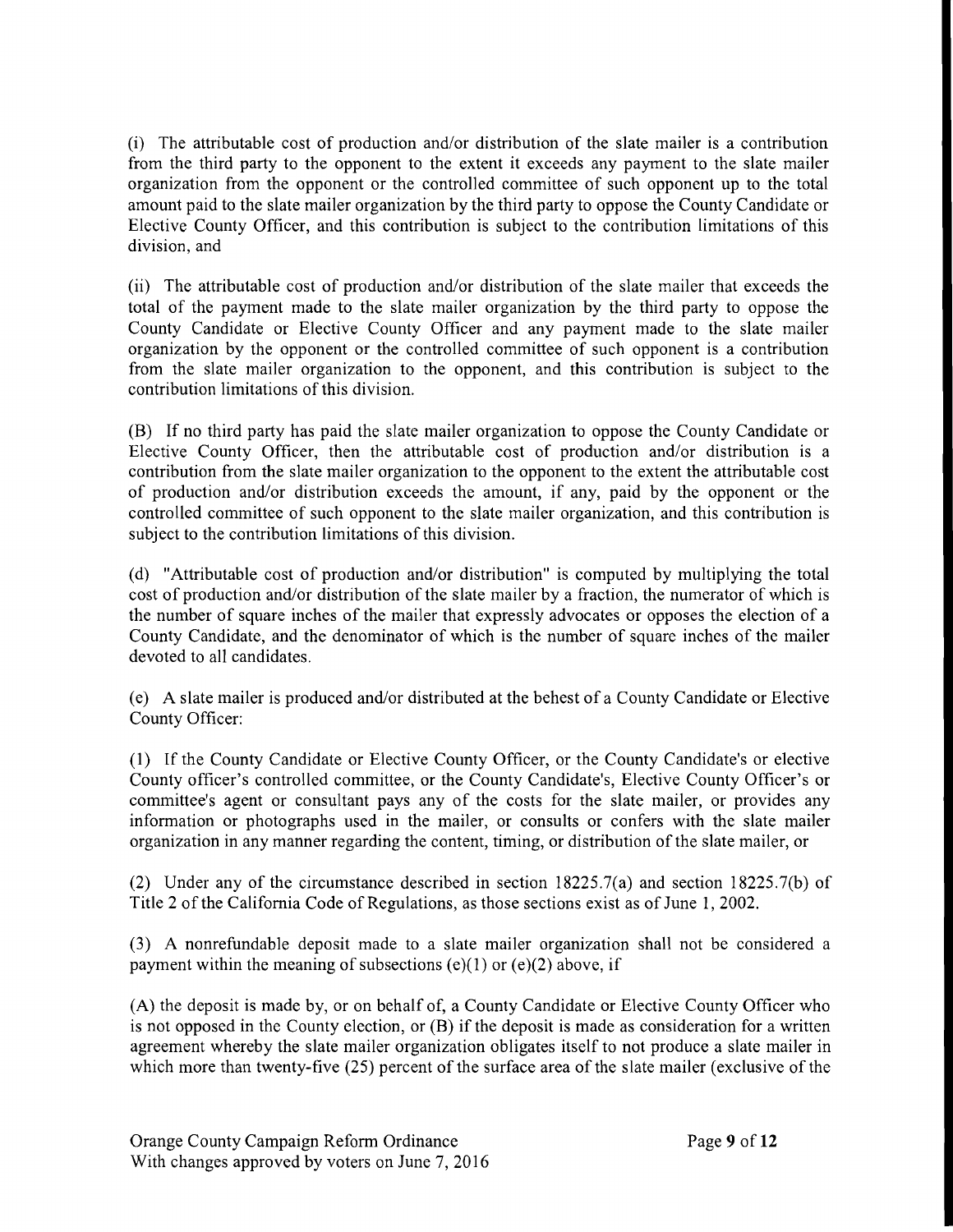area used for address and postage) expressly advocates or opposes the election of the County Candidate or Elective County Officer by, or for whom, the deposit is made.

# Sec. 1-6-23. Notice of late independent expenditures.

Any person who makes a late independent expenditure of one thousand dollars (\$1,000.00) or more in support of or in opposition to any County Candidate(s) shall notify all candidates running for that same office at least twenty-four (24) hours prior to the first publication, distribution or broadcast of the independent expenditure communication. The Notice of Late Independent Expenditure shall be by personal delivery, telegram, facsimile, or by any other electronic means and shall include a copy of such communication.

# Sec. 1-6-24. Disclosure by persons subject to aggregation of contributions.

Any person who makes a contribution(s) that is subject to aggregation as described in section 1- 6-6(b), (c) and (f) shall disclose in writing to the County Candidate or Elective County Officer, or to his or her campaign committee, at the time a contribution is made, any other prior contributions with which their current contribution must be aggregated. This section does not relieve the County Candidate, Elective County Officer or his/her treasurer of the obligation to use reasonable diligence in determining which contributions should be aggregated.

# Sec. 1-6-25. Reporting of current and cumulative contributions.

Contributions received from any contributor during a reporting period which have a cumulative total of one hundred dollars (\$100.00) or more shall be itemized along with the cumulative total of contributions received from that contributor (including any other contributions required to be aggregated with the current contribution) during that same election cycle. Such amounts shall be reported on the required forms as provided by the Fair Political Practices Commission. The term "election cycle" as used in this section shall mean the applicable period described in section 1-6-7.

# Sec. 1-6-26. Filing of post-election campaign statements.

A post-election Campaign Statement (Fair Political Practices Commission Form 460, or successor form) shall be filed by all County Candidates running in the current election including write-in candidates, no later than fifteen (15) days following the date of a primary, general (runoff), recall or special election covering the period from the last pre-election statement through the tenth (10th) day following the election.

## Sec. 1-6-27. Filing of amendments to campaign statements.

Upon written notification by the County Registrar of Voters that an amendment of a previouslyfiled campaign statement is required, said amendment shall be filed with the Registrar of Voters no later than thirty (30) calendar days following the date of the notification.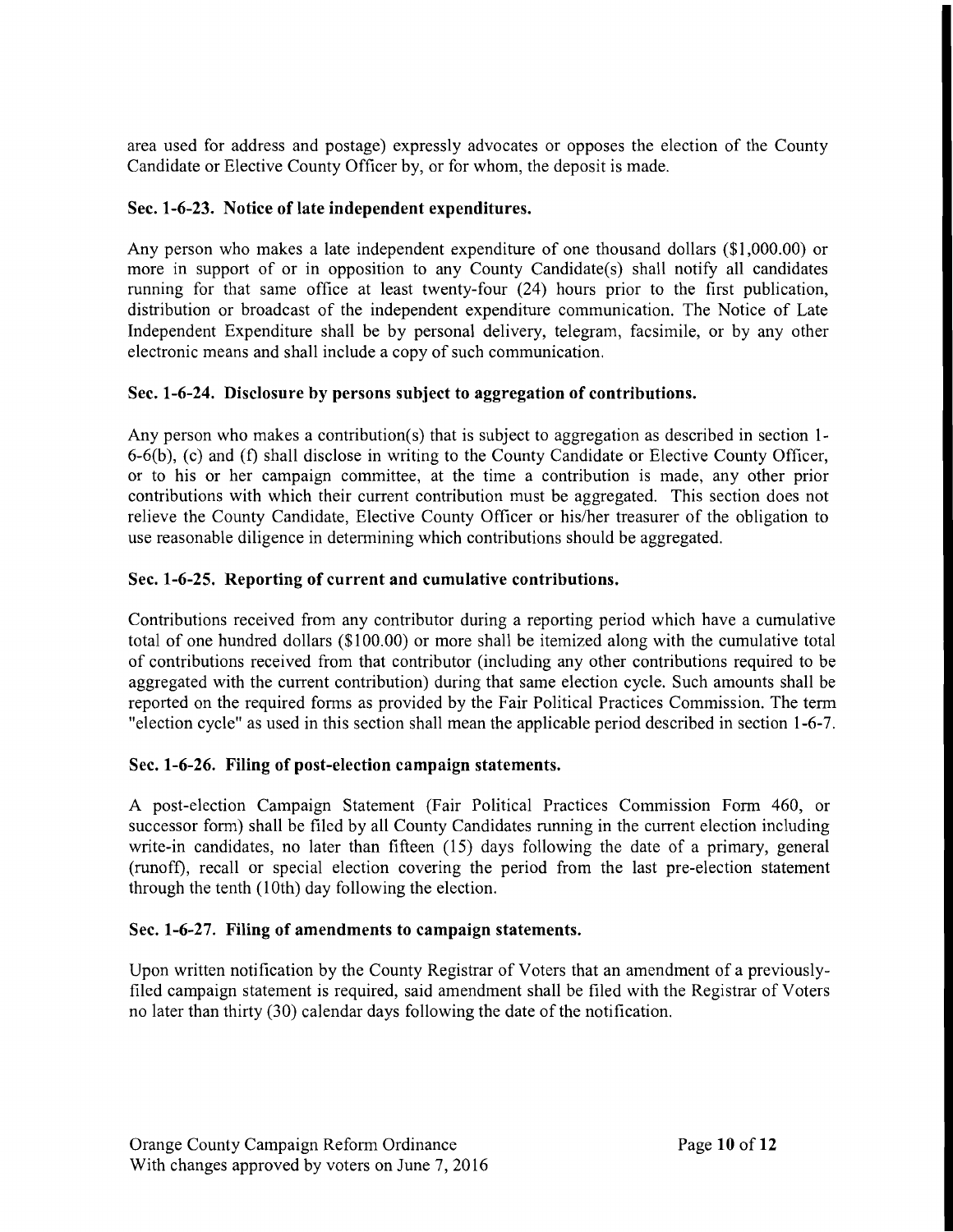# Sec. 1-6-28. Timely return of excess contributions.

That portion of contributions accepted by the County Candidate or the Elective County Officer, or his or her controlled committee, which is in excess of the limitations imposed by this division shall be returned to the donor within seven (7) days of their discovery. A written notification showing the donor's name, the amount returned, and the date of the return shall be provided to the Registrar of Voters within seventy-two (72) hours after the return.

# Sec. 1-6-29. Candidate acknowledgment of receiving county Campaign Finance Ordinance.

The Registrar of Voters shall provide each County Candidate and Elective County Officer appointed to an office which is normally elective with a copy of this division as well as copies of any subsequent amendments. Each County Candidate and Elective County Officer appointed to an office which is normally elective will be required to sign a form prepared by the Registrar of Voters acknowledging receipt of a copy of this division and any subsequent amendments.

# Article 2. ELECTRONIC CAMPAIGN DISCLOSURE

## Sec. 1-6-30. Electronic campaign disclosure.

(a) Whenever any County Candidate or Elective County Officer, or his or her controlled committee, is required by the Political Reform Act to file a campaign disclosure statement or report with the Registrar of Voters and receives contributions or loans totaling more than twentyfive thousand dollars (\$25,000.00) in an election cycle, as defined in section 1-6-7 ofthe Orange County Campaign Reform Ordinance, the County Candidate, Elective County Officer, or his or her controlled committee shall file at the same time a copy of the statement or report in an electronic format with the Registrar of Voters, provided the Registrar of Voters has prescribed the format at least sixty (60) days before the statement or report is due.

(b) All other candidates and officers, and their controlled committees, who are required by the Political Reform Act to file a campaign disclosure statement or report with the Registrar of Voters may voluntarily file a copy of the statement or report electronically, in the format prescribed by the Registrar of Voters.

(c) Once a County Candidate or Elective County Officer, or his or her controlled committee, is subject to the electronic filing requirements imposed by subsection (a), every statement or report filed thereafter shall also be filed electronically.

(d) Each campaign disclosure statement and report filed pursuant to subsections (a) and (b) shall be maintained in an electronic database that is searchable by the public. Information that is protected from disclosure by State law shall not be available to the public.

(f) The requirements of this section shall not abrogate any requirements in the Political Reform Act that paper originals and copies be filed.